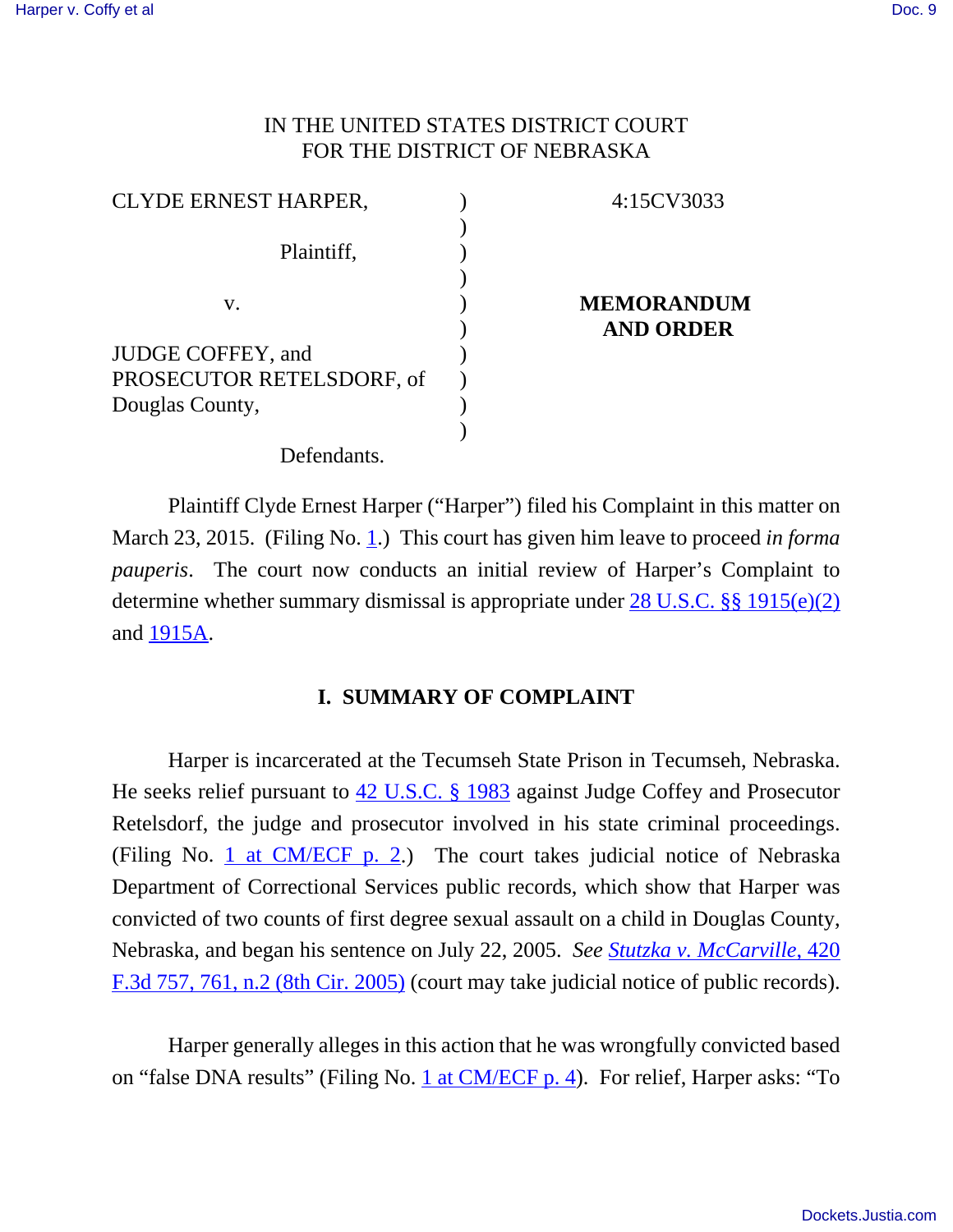get Judge Coffey to Act within the law; give-up rape kit test and results that prove I'm innocent. And give me something as is allowed by law for holding me in prison on tampered with/false evidence; expose the wrong done to me[]/my Liberty." (*Id.* at CM/ECF p. 6.)

### **II. APPLICABLE LEGAL STANDARDS ON INITIAL REVIEW**

The court is required to review prisoner and in forma pauperis complaints seeking relief against a governmental entity or an officer or employee of a governmental entity to determine whether summary dismissal is appropriate. *See* 28 U.S.C. §§ 1915(e) and 1915A. The court must dismiss a complaint or any portion of it that states a frivolous or malicious claim, that fails to state a claim upon which relief may be granted, or that seeks monetary relief from a defendant who is immune from such relief. 28 U.S.C. § 1915(e)(2)(B); 28 U.S.C. § 1915A(b).

Pro se plaintiffs must set forth enough factual allegations to "nudge[] their claims across the line from conceivable to plausible," or "their complaint must be dismissed." *Bell Atlantic Corp. v. Twombly*, 550 U.S. 544, 569-70 (2007); *see also Ashcroft v. Iqbal*, 556 U.S. 662, 678 (2009) ("A claim has facial plausibility when the plaintiff pleads factual content that allows the court to draw the reasonable inference that the defendant is liable for the misconduct alleged.").

"The essential function of a complaint under the Federal Rules of Civil Procedure is to give the opposing party 'fair notice of the nature and basis or grounds for a claim, and a general indication of the type of litigation involved.'" *Topchian v. JPMorgan Chase Bank, N.A.*, 760 F.3d 843, 848 (8th Cir. 2014) (quoting *Hopkins v. Saunders*, 199 F.3d 968, 973 (8th Cir. 1999)). However, "[a] pro se complaint must be liberally construed, and pro se litigants are held to a lesser pleading standard than other parties." *Topchian*, 760 F.3d at 849 (internal quotation marks and citations omitted).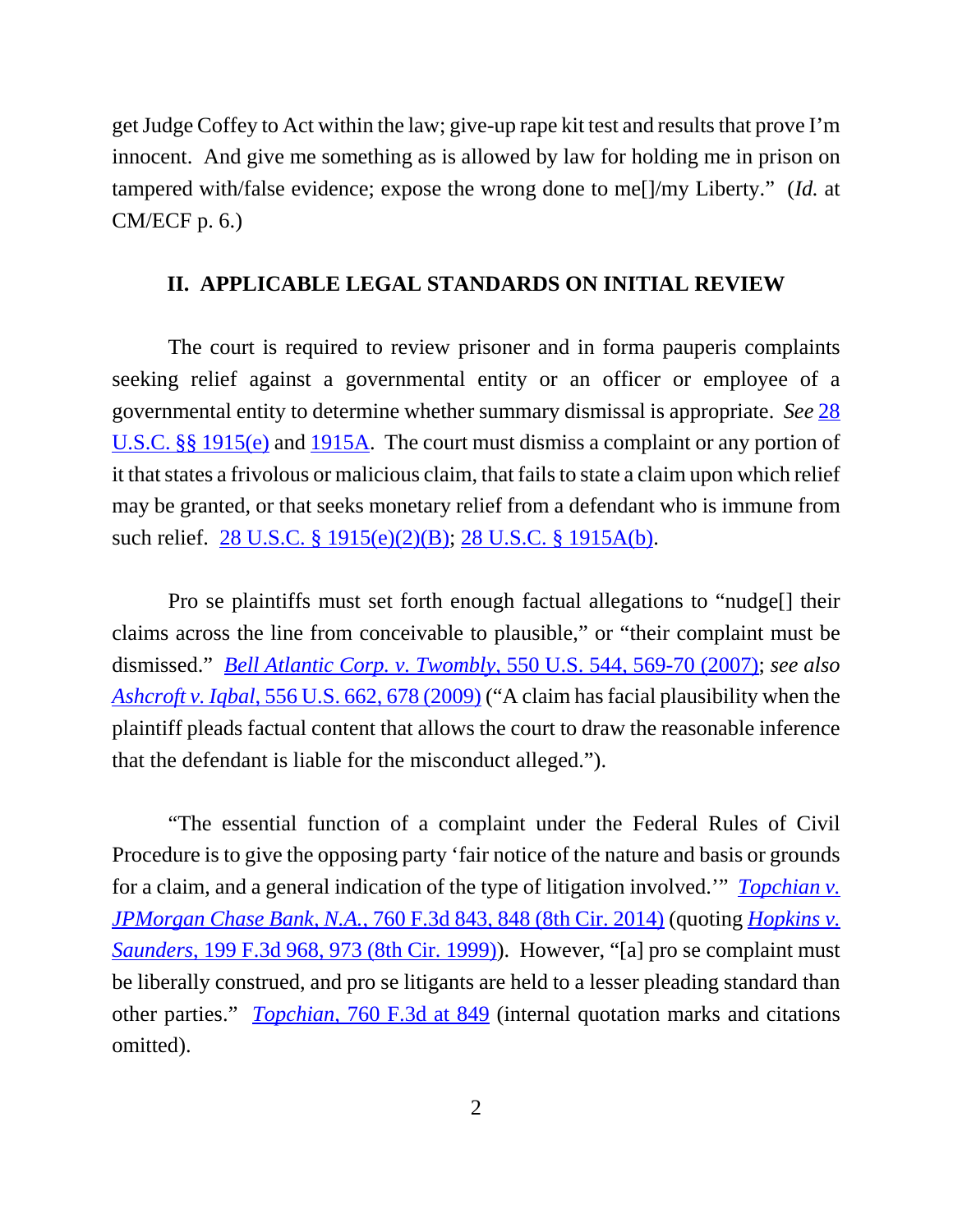Liberally construed, Plaintiff here alleges federal constitutional claims. To state a claim under 42 U.S.C. § 1983, a plaintiff must allege a violation of rights protected by the United States Constitution or created by federal statute and also must show that the alleged deprivation was caused by conduct of a person acting under color of state law. *West v. Atkins*, 487 U.S. 42, 48 (1988); *Buckley v. Barlow*, 997 F.2d 494, 495 (8th Cir. 1993).

#### **III. DISCUSSION OF CLAIMS**

Liberally construed, Harper seeks monetary and equitable relief against Judge Coffey and Prosecutor Retelsdorf for actions they took during his state criminal proceedings. The court must consider whether Judge Coffey and Prosecutor Retelsdorf are immune from suit. In addition, the court must consider whether Harper's suit is an attack on his conviction, continued imprisonment, or sentence that is barred by the Supreme Court's holding in *Heck v. Humphrey*, 512 U.S. 477 (1994).

## **A. Judicial and Prosecutorial Immunity**

A judge is immune from suit, including suits brought under section 1983 to recover for alleged deprivation of civil rights, in all but two narrow sets of circumstances. *Schottel v. Young*, 687 F.3d 370, 373 (8th Cir. 2012). "First, a judge is not immune from liability for nonjudicial actions, *i.e.*, actions not taken in the judge's judicial capacity. Second, a judge is not immune for actions, though judicial in nature, taken in the complete absence of all jurisdiction." *Id.* (internal citations omitted). An act is judicial if "it is one normally performed by a judge and if the complaining party is dealing with the judge in his judicial capacity." *Id.* (internal citations omitted).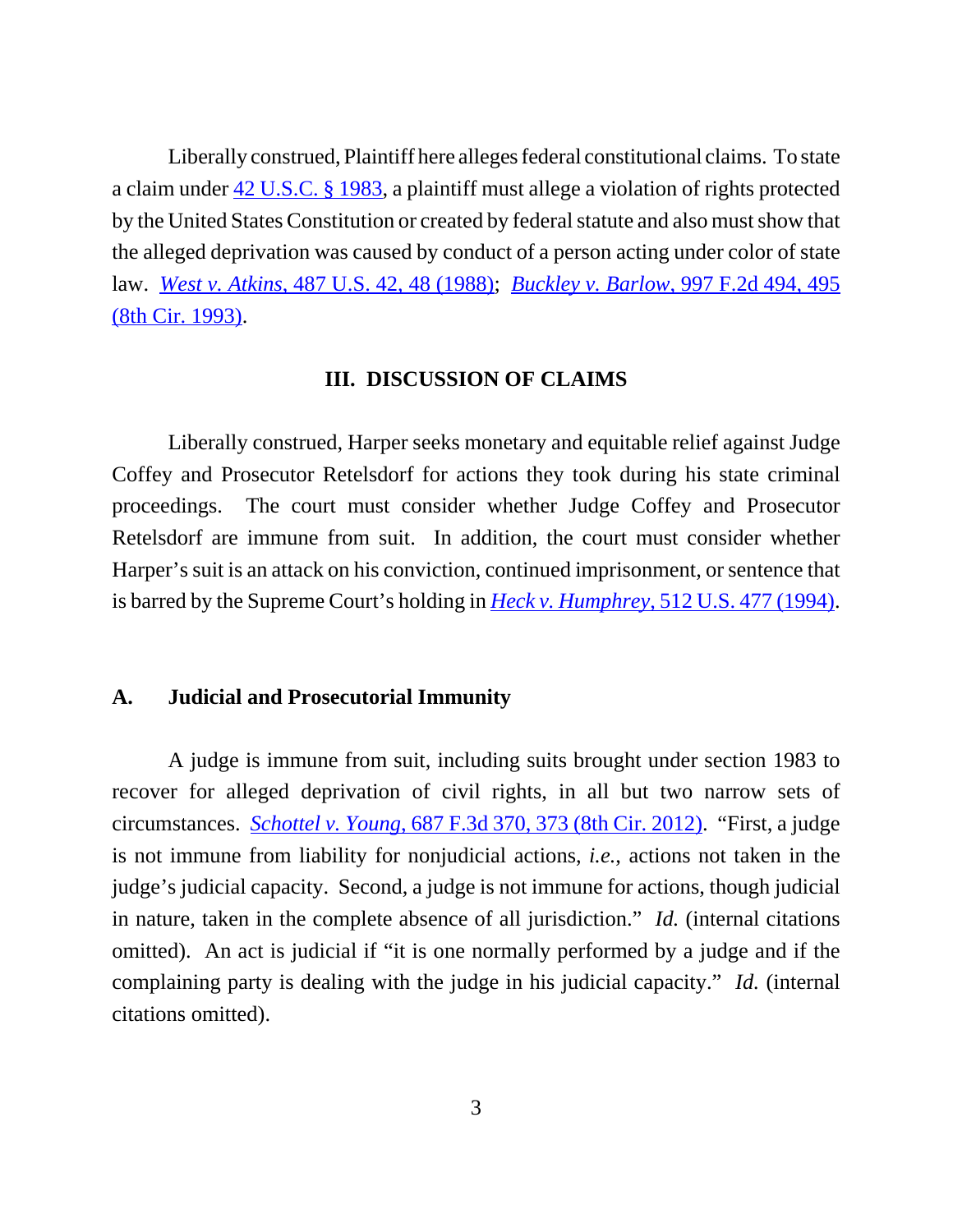Prosecutors "are entitled to absolute immunity from civil liability under § 1983 when they are engaged in prosecutorial functions that are 'intimately associated with the judicial process.'" *Schenk v. Chavis*, 461 F.3d 1043, 1046 (8th Cir. 2006) (internal quotation marks and citation omitted). Thus, absolute immunity attaches when a prosecutor's actions are "prosecutorial" rather than "investigatory or administrative." *Id.* Allegations that a prosecutor presented false testimony or withheld evidence do not defeat prosecutorial immunity. *See Myers v. Morris*, 810 F.2d 1437, 1446 (8th Cir. 1987) (overruled on other grounds).

Harper alleged in this action that he was wrongfully convicted based on "false DNA results," and the two named defendants took part in the criminal proceedings that resulted in Harper's conviction.<sup>1</sup> Harper alleged no facts against Judge Coffey that would fall outside the scope of his duties in presiding over Harper's criminal proceedings. In addition, Harper alleged no facts against Prosecutor Retelsdorf that would fall outside the scope of her duties in initiating and pursuing a criminal prosecution. Accordingly, the court finds they are immune from suit.

### **B.** *Heck v. Humphrey*

In *Heck v. Humphrey*, the Supreme Court held a prisoner may not recover damages in a § 1983 suit where the judgment would necessarily imply the invalidity of his conviction, continued imprisonment, or sentence unless the conviction or sentence is reversed, expunged, or called into question by issuance of a writ of habeas corpus. 512 U.S. 477, 486-87 (1994); *Schafer v. Moore*, 46 F.3d 43, 45 (8th Cir. 1995).

<sup>&</sup>lt;sup>1</sup>The court takes judicial notice of the state-court records contained in a prior action filed by Howard in this court that show Judge Coffey presided over Howard's state-criminal proceedings, and Leigh Ann Retelsdorf served as a prosecutor during the proceedings. (*See Harper v. Douglas County*, *et al.*, Case No. 8:02-cv-00287- JFB-PRSE (D. Neb.), Filing No. 37.)